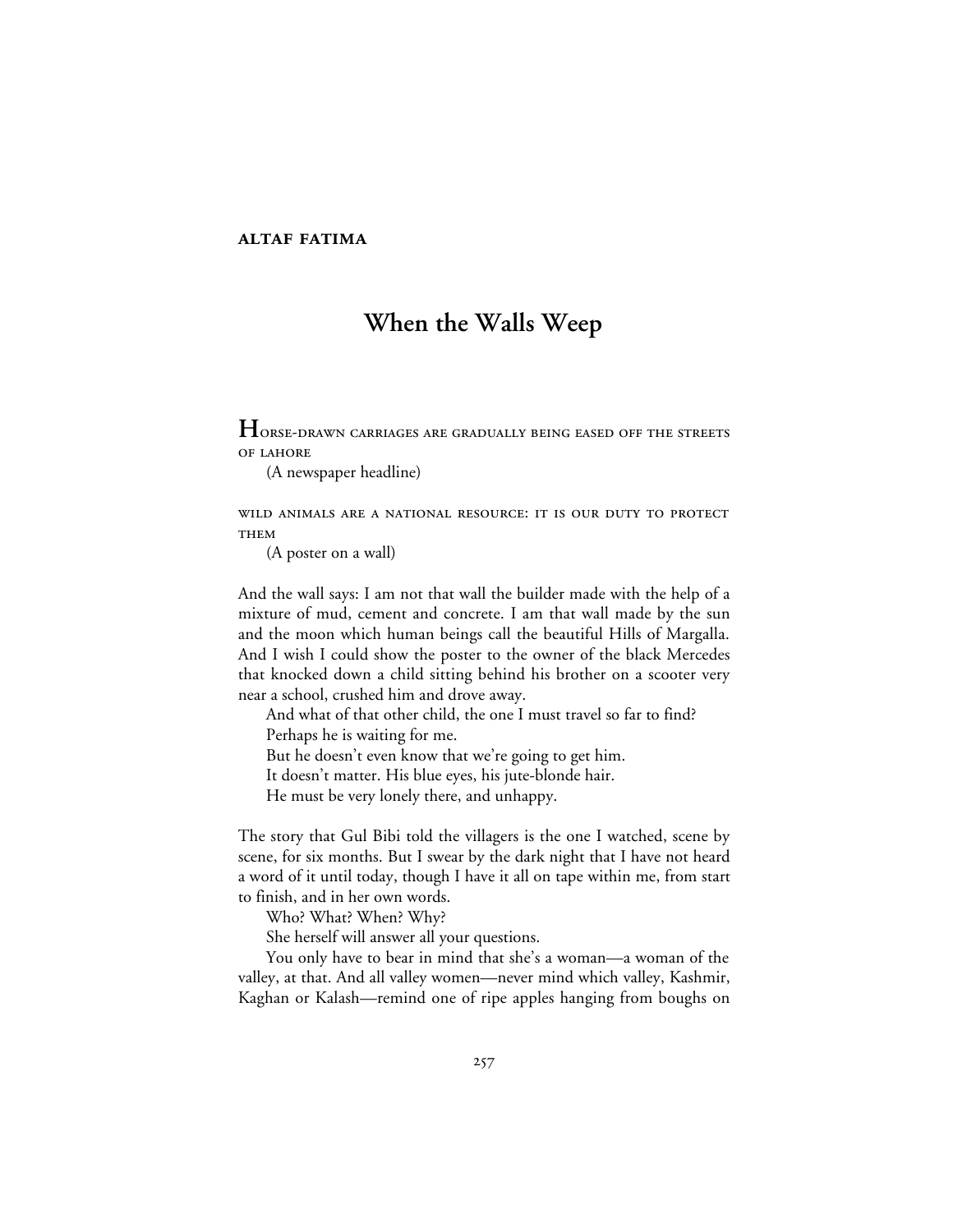#### 258 • THE ANNUAL OF URDU STUDIES

the trees of their gardens.

The characters of this story are all central: there are no extras. This is more or less the sequence in which they appear, according to the plot. A widow whose winsome daughter has just been wed. A blonde, blue-eyed foreign woman. And a blonde, blue-eyed tourist—or if you want to discard the cliché you could call him a research scholar, a student of anthropology—well, let's continue, just listen to the tape.

Someone in the bazaar had told me that a job was available in the Rest House. A foreign lady had just arrived. She needed a servant. I was starving. I lived near the mosque by the corner of the bazaar in my shack made of sticks and thatch. After marrying off my Mahgul I lay among my baskets like a rotten apple. When Mahgul left, her uncle stopped sending me money for my expenses, and I was starving. I went along as soon as I heard about the job and started work straight away. But the woman seemed a bit mad to me. Eccentric. She'd write all night with her light on, then fall off to sleep, wake up suddenly and stalk around her room. She'd be putting paper in her typewriter before the first call to prayer and I'd hear her tapping away. Then she'd wake me up, calling, Gul Bibi, get me some coffee. I couldn't stand this habit of hers. During the day she'd go off into the woods to collect herbs, roots, leaves. Once she asks me, Gul Bibi, she says, does anyone practice white magic in your village? I'd been wondering about her for a while, anyway. These are devilish practices, I tell her clearly, we Muslims don't play around with magic. If our own herbs and poultices don't work we go down to some holy man for an amulet. And we don't even have a holy man in our village. After that, I started to watch her. At night she'd take off all her clothes and stare at her naked body in the mirror. She'd go on staring, and then begin to weep. But without a sound. Strange. Mahgul's youth had taken mine away, and the sight of this woman's was bringing it back. I thought her spells must be working on me. But I had to feed myself somehow, after all. She was a good woman, though. Just kept on writing, tapping away, then one day she'd go off to town with a stack of those papers of hers. She wouldn't come back for days.

The tape breaks off at this point.

This is when he appears, in his blue jeans and checked shirt under his Peshawari fur jacket, his Swati hat and his back pack and his camera. And settles in the Rest House. (Wait … I've sorted out the sequence of the tapes again. Just let me adjust the sound a bit.)

He settled in so comfortably that I just assumed he was her man. I hardly needed to ask her about that. She'd spend whole days in the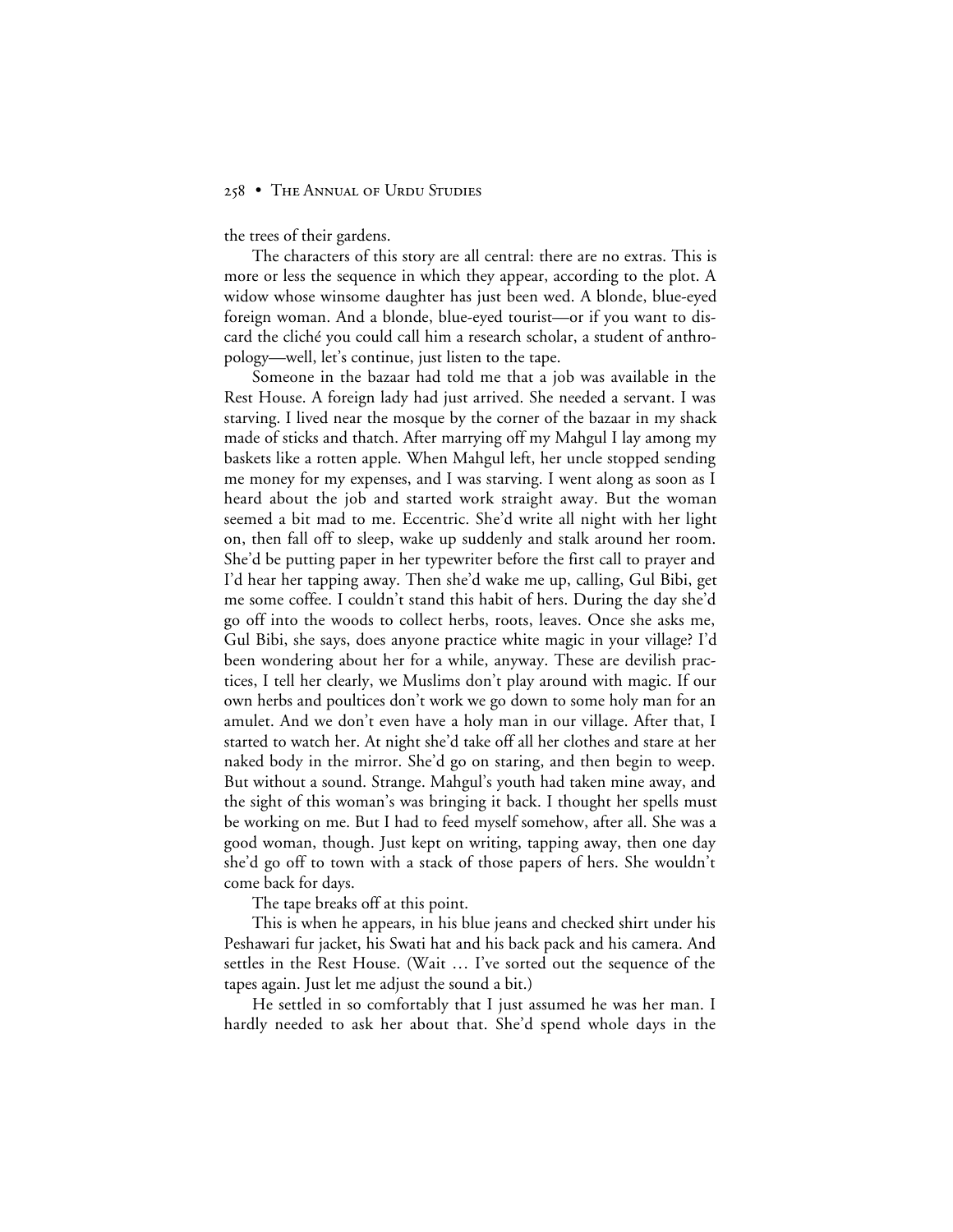woods, gathering her sticks. And he, perched for hours on the white rocks by the Naran, would bait the trout hiding in its waters. He'd trap about a seer of trout a day … (Stop. When my boys tried to catch some trout in the Naran they were stopped by a guard. Who created a great fuss. And we thought, well, if we can't have trout, we'll have some corn on the cob instead. It's so sweet, so succulent here. Grains of corn, fields of maize … thoughts, like a top, spinning here and there, at the gates of schools, around hours of play, horses, silence, seed-pearls … And a child with eyes as light and clear as the waters of the Naran and hair as bright as sheaves of corn waiting, waiting … For whom? For me, perhaps …) Cut! The button of the tape recorder's been switched on again. Automatically—or by demonic interference?

The voice: a man in the bazaar.

—After the foreign lady left, the man that Gul Bibi had taken for her lover stayed on for another week. And then one day with his pack and his camera on his shoulder, he strolled up to the Rest House's cook on his long legs, and told him to give Gul Bibi her mistress' keys when she got back.

—I saw him go off on the Kaghan bus. Gul Bibi was ill that day. She lay on her bed in her shack all day, with her scarf over her face. When I gave her the key the next day she couldn't believe it. She went on repeating to the Mullah, the gentleman shouldn't have done that, he shouldn't have left the lady's keys with Gul Khan. Who knows what he's walked off with …

—She didn't even know his name. Twenty days went by since he'd left, then thirty. The lady hadn't come back yet. Gul Bibi hadn't been properly paid, and since she wasn't working, how could she claim a salary? These foreigners ask you for an account for every penny you claim. Then one day no one saw Gul Bibi all day. The door of her house, too, was locked. When even the last bus to Kaghan had gone down, a tenyear-old boy called Sultan brought a message to Gul Bibi's daughter: Your mother has married Shakoor. She's left with him on the last bus for Batrasi. Shakoor has found work in the forest there. This key belongs to the foreign lady. Give it back to her when she returns.

—The message amazed everyone. There was no man by that name in our village. Another thirty days went by; someone said they'd seen the foreign lady at the bus terminal with her luggage. I thought of telling her where she could find her key, but she went straight from the bus to Gul Bibi's daughter's house to get it. That, too, amazed us.

The next voice, soft, tiny. Maria's.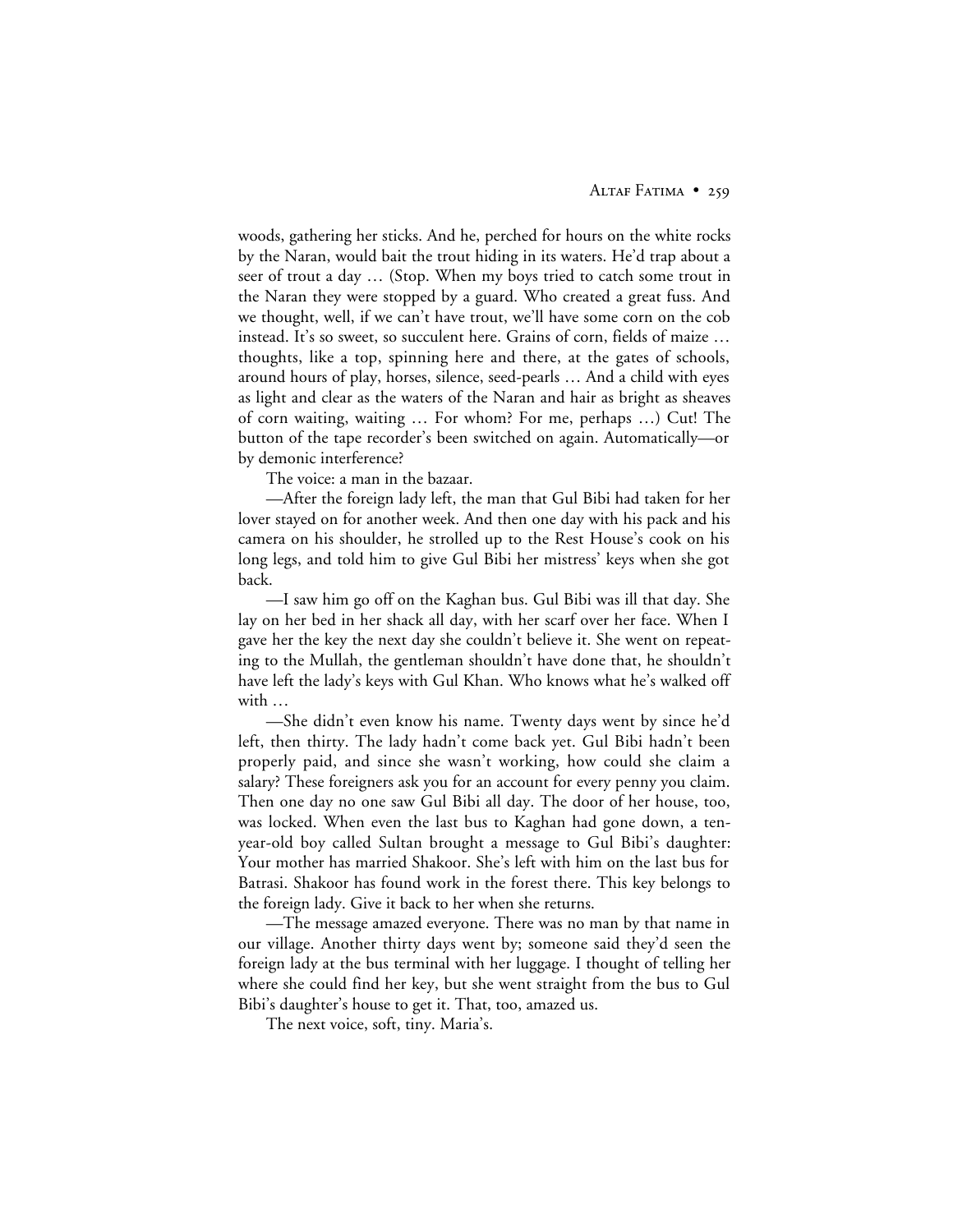## 260 • THE ANNUAL OF URDU STUDIES

—I met her at the Balakot lorry depot. She had henna on her hands and her wrists were full of bangles. She was dressed in flowered chintz, and the ribbon of her braid was decorated with little bells. She looked pregnant to me. Her eyes lit up when I teased her about it. Then she told me herself that she'd left my key with her daughter. I'll have to look for another woman to help me out now: I'm meant to stay on for another two months. (The voice begins to fade. A long sigh.) I wouldn't have expected this of you … John?—

Cut.

The voice of the man from the bazaar again.

—It all lasted exactly five months. I've counted on my fingers. Autumn has begun. The desert wind is pregnant with snow. That's how it was then, the weather, when she got off at the lorry depot one day. She was dressed in black, her wrists were bare, her face desolate, her hair disheveled and her belly like a barrel. She floated along like a bubble to the house of her daughter who was standing at the door with a dish of flour in her hands. She fell into her arms and begin to weep and wail. We all had to point out to her that she should have some concern for her daughter's condition. We tore her away, with difficulty. When we asked her what the trouble was she said that Shakoor had done battle with jinns in the Jungle, and the conflict had killed him. The jinns didn't even spare his corpse; they spirited it away.

—What will be, will be, we said, in all events you have to thank the creator …—

The tape suddenly winds to its end and snaps off. Because I had fallen asleep. I always feel sleepy when I'm worried. When I went to the office earlier today the newspapers had arrived and quite by mistake I picked them up. Boom. Boom. On every side the stench of burning flesh. The smell of dust risen from fallen houses and buildings. Tanks. The reek of rotting corpses. Lord, how these newspapermen exaggerate. Here in a place like Naran you can't even believe what you read. Lord, you made the earth so beautiful, and people's hearts so … where do I go now, so full of fury? I'm not going back. I'll lose myself here, in this beauty. The boys tremble: But school opens soon, they say. You can't spend your life grieving over everyone's sorrows. And I haven't even reached the place where the child with blue eyes and hair like corn …

So. The account of his birth.

And this is the testimony of an aged midwife with twisted hands.

—Maria was always concerned that there wasn't a hospital around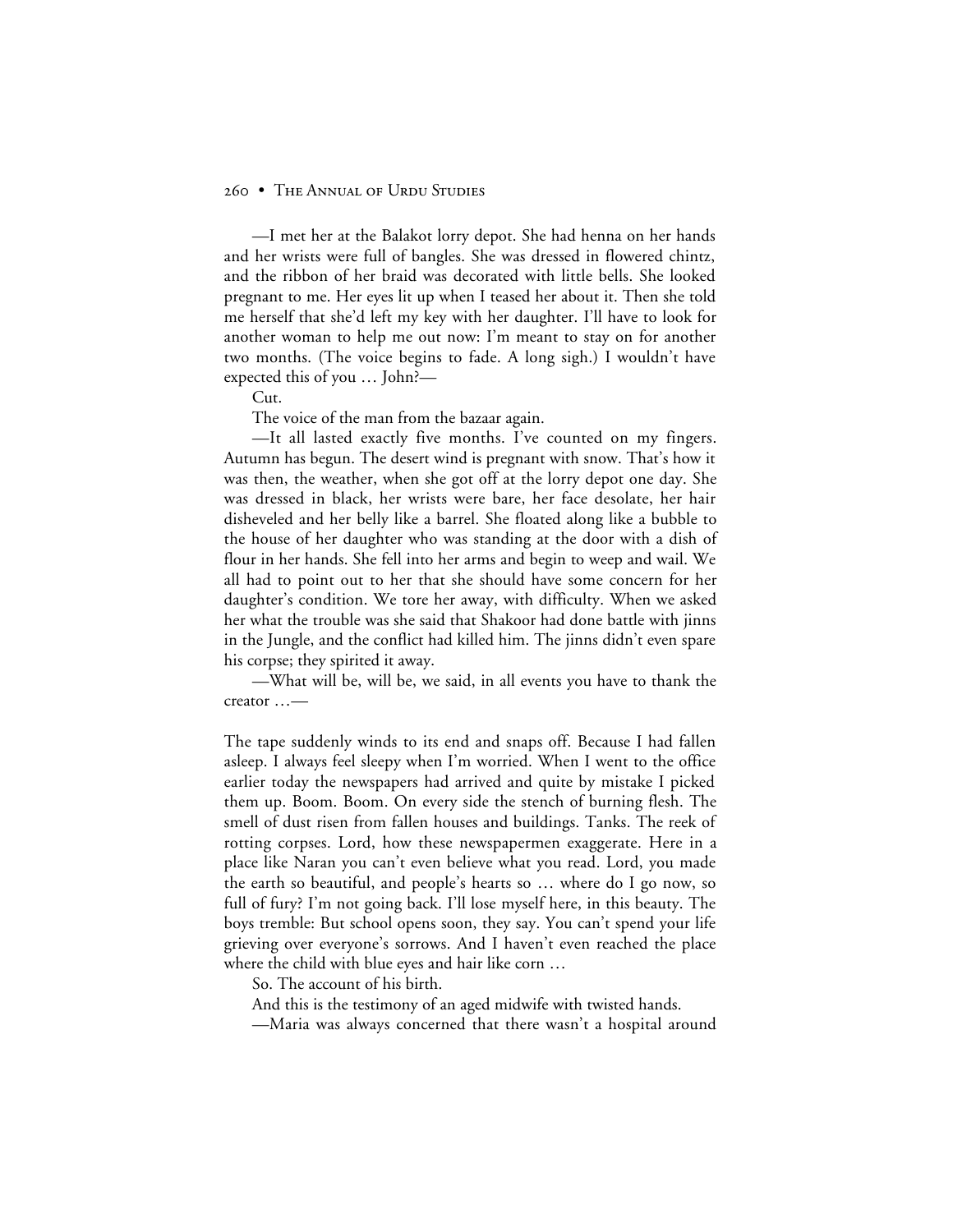here, not even a dispensary. How long can people survive on herbs and roots and incantations? Someone should at least set up a maternity center. We'd actually taken her for a doctor at first, and we'd land up at her door with our aches and pains and blisters. The poor thing would begin to weep and say in gestures, I'm no doctor, she'd say, but you couldn't expect them to believe her. The result was that she'd be relieved of all the medicines she'd brought along for her own use. This time she'd spoken to all the big shots around and they'd ended up unloading their own woes on her; doctors won't work here, they said, they don't like it, they want to stay on in their big cities where money is good. Maria was left in tears once again.

—I'd say, trying to console her, don't worry, there's always God. Then she took off. And look at the ways of the Lord, mother and daughter delivering their babies at the same time, and I tried to take care of both of them. Both of them gave birth to males. I bathed them and dressed them, and when I took Gul Bibi's son to the mullah and asked him to whisper the name of God in his ear, he panicked and put him down on the ground as if the child were the devil's spawn. What kind of child is this? he roared. Hair like corn and eyes like sapphires. He was terrified. I gestured to him to keep his silence. He's given to us by God, so do your duty and whisper His name in his ear. And when Gul Bibi his mother saw the boy, her smile vanished in tears, and then she quietly died.

—Afzal Khan, Gul Bibi's son-in-law, still asks me every time he catches me alone: Are you sure my mother-in-law gave birth to this child? Then raise your hand in the direction of the Ka'ba and swear that my wife has nothing to do with him.

—And each time I've raised my hand and said: Mahgul's only connection with the child is that he came from her mother's belly. He's so young, the boy, and the woman whose mother's womb harbored him doesn't have it in her power to protect him, for her husband wakes her up at night and demands: Tell me the truth, is this child really your mother's, or did the midwife place him by your mother's side in the middle of the night just to protect you? If that's the story then I swear by God I'm going to shoot him with this bullet. And he shows her the bullet and says: So that … so that … he can never again play such games with someone else's life. That's why Mahgul begged Janet, who was leaving the place after a long sojourn there, Madam, she said, take him away with you, since Mother died I've even been afraid to give him a piece of bread, he doesn't have a well-wisher or a protector. —